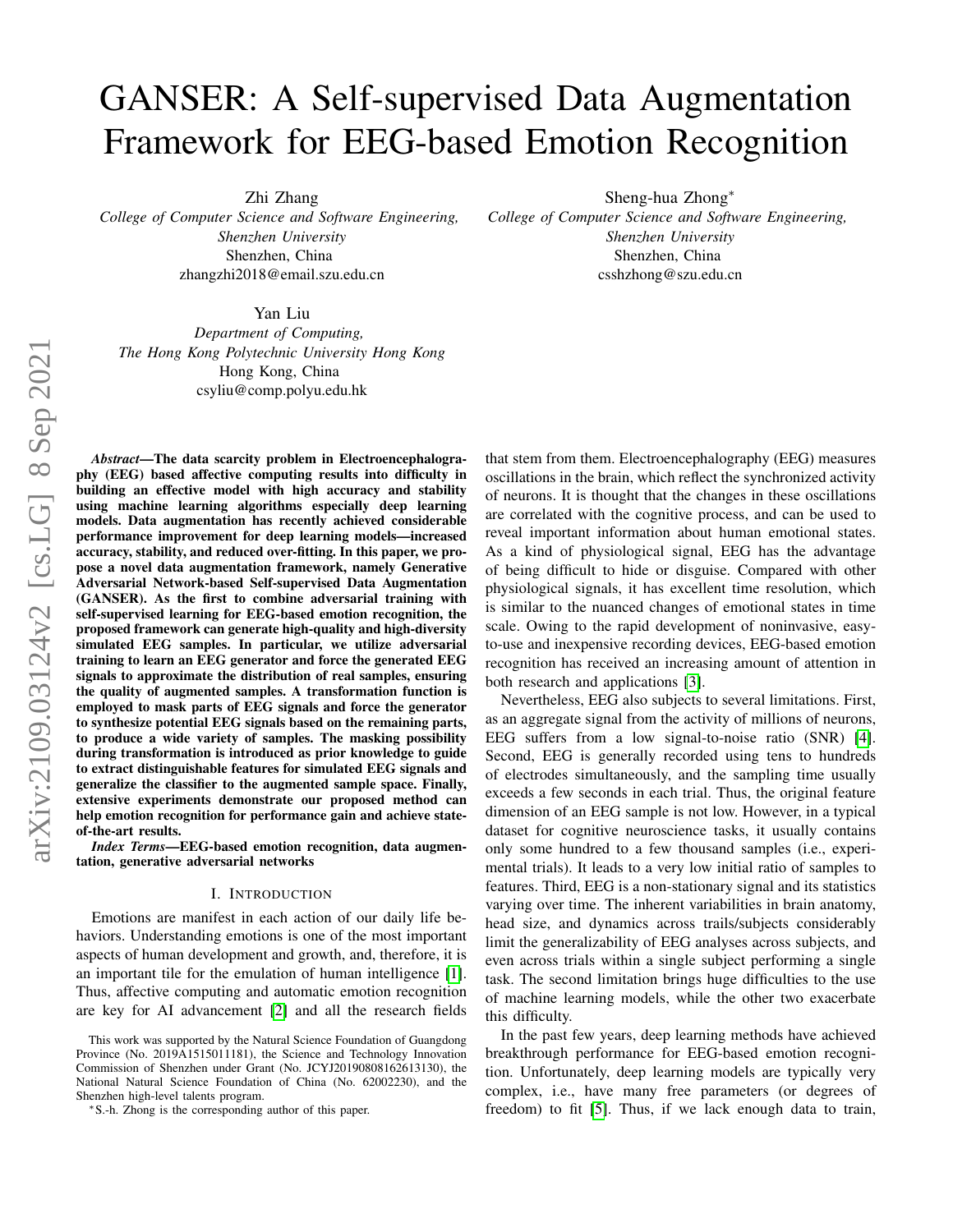considered the case of EEG-based emotion recognition that has a low initial ratio of samples to features, training such deep learning models risks overfitting those models to specific quirks of the training set. It also severely limits the generalizability of these models.

Data augmentation is considered as one of the effective technologies for solving the data scarcity problem. It is usually a process of generating the new realistic-like data by applying a transformation to the real data [\[6\]](#page-11-5). It also holds the promise to increase the accuracy and stability of the classification or regression. To overcome the data scarcity problem, in this paper, we propose a Generative Adversarial Network-based Self-supervised Data Augmentation (GANSER) framework for EEG-based emotion recognition. The proposed framework comprises two networks, including the Adversarial Augmentation Network (AAN) and Multi-factor Training Network (MTN). In the AAN, we propose a Masking Transformation operation to mask parts of EEG signals and then force the proposed Generative Adversarial Network (GAN) seeking to synthesize potential EEG signals based on the remaining parts. Here, the UNet, Channel Masking operation and STNet are employed to model the spatio-temporal features of EEG signals while adversarial training forces the generated EEG signals to approximate the distribution of real ones, ensuring the quality of simulated EEG signals. Next, in the MTN, the simulated EEG signals are utilized for training the emotion recognition models as augmented samples. The Multi-factor Self-supervised Learning loss is proposed to introduce the masking possibility as prior knowledge to guide the model extracting distinguishable features for simulated EEG signals and generalize the classifier to the augmented sample space.

In summary, the contributions of this paper can be highlighted as follows. (i) This paper proposes GANSER, permitting to tackle the bottleneck of data scarcity for EEGbased emotion recognition. (ii) In this paper, we are the first to combine adversarial training with self-supervised learning to synthesize real-like diverse EEG signals, and utilize the augmented EEG samples to self-supervise emotion recognition learning. On the one hand, adversarial training is designed to learn an EEG generator and force the synthesized EEG signals fitting the real distribution to augment real-like high-quality samples. On the other hand, a transformation function is employed to mask parts of EEG signals and force the generator seeking to synthesize diverse augmented samples different from given samples. The prior knowledge during transformation is utilized to guide the self-supervised learning upon augmented samples. (iii) Extensive experiments are carried out, and the results show that our proposed deep framework significantly outperforms the existing state-of-the-art methods. Finally, we adopt a quantitative assessment approach for EEG analysis to evaluate the quality and diversity of the augmented samples, and visualization results are provided for qualitative analysis.

# II. RELATED WORK

# *A. EEG-based Emotion Recognition*

Recent years, boosted by the success of deep neural networks, deep learning-based emotion recognition [\[7\]](#page-11-6)–[\[11\]](#page-11-7) has received an increasing amount of attention in both research and applications and these studies seek to explore end-to-end methods to tackle the EEG-based emotion recognition task.

In detail, deep neural networks such as recurrent neural networks (RNNs), 2D/3D convolutional neural networks (CNNs), or both were employed for feature extraction and classification. In 2016, Zhang *et al.* [\[12\]](#page-11-8) proposed a spatialtemporal recurrent neural network (STRNN) to investigate both spatial and temporal dependencies of EEG signals and achieve the state-of-the-art. In 2018, Li *et al.* further [\[13\]](#page-12-0) proposed a hybrid deep learning structure based on a CNN and an RNN for emotion recognition based on multi-channel EEG signals. The proposed method showed effectiveness in the trial-level emotion recognition task. In the same year, Salama *et al.* [\[14\]](#page-12-1) employed 3D CNNs to classify human emotion. To feed an EEG signal into inputs of a 3D CNN, they divided the 2D shape (channel $\times$ time) of EEG data into 6-s segments and stacked them along the third axis. In the following study, Moon *et al.* [\[15\]](#page-12-2) pointed out the limitation that only signals or features from individual electrodes are considered and employed brain connectivity features to account for synchronous activations of different brain regions. In 2020, Moon *et al.* [\[16\]](#page-12-3) further improved their research and introduced three different types of connectivity measures to model brain connectivity with a CNN. Furthermore, two data-driven methods are proposed to construct the connectivity matrix and maximize classification performance. Luo *et al.* [\[17\]](#page-12-4) found that EEG signals significantly varied depending on the individual and imposed difficulty in achieving satisfactory classification performance. They proposed a Wasserstein GAN-based framework to solve the domain shift problem by narrowing down the gap between the probability distribution of different subjects. Recently, Moon *et al.* [\[16\]](#page-12-3) proposed to learn feature space mapping and perform individuality detachment to reduce subject-related information from EEG signals. The proposed method can effectively discard the subject-related information and perform well on emotion recognition tasks.

# *B. Data Augmentation for EEG-based Emotion Recognition*

In the field of image processing and computer vision, there are two simple and direct ways to augment data: geometric transformation and noise addition. Krell and Su *et al.* suggested using rotational distortions, which were similar to affine/rotational distortions of images, to generate augmented EEG data [\[18\]](#page-12-5). Relying on relevant combinations and distortions of the original trials, Lotte proposed three methods to obtain artificial EEG trials [\[19\]](#page-12-6). Different from geometric transformations, Wang *et al.* generated new features by adding Gaussian noises with different standard deviations to the original EEG feature and applied several deep learning models to verify the effect [\[20\]](#page-12-7). Other data augmentation methods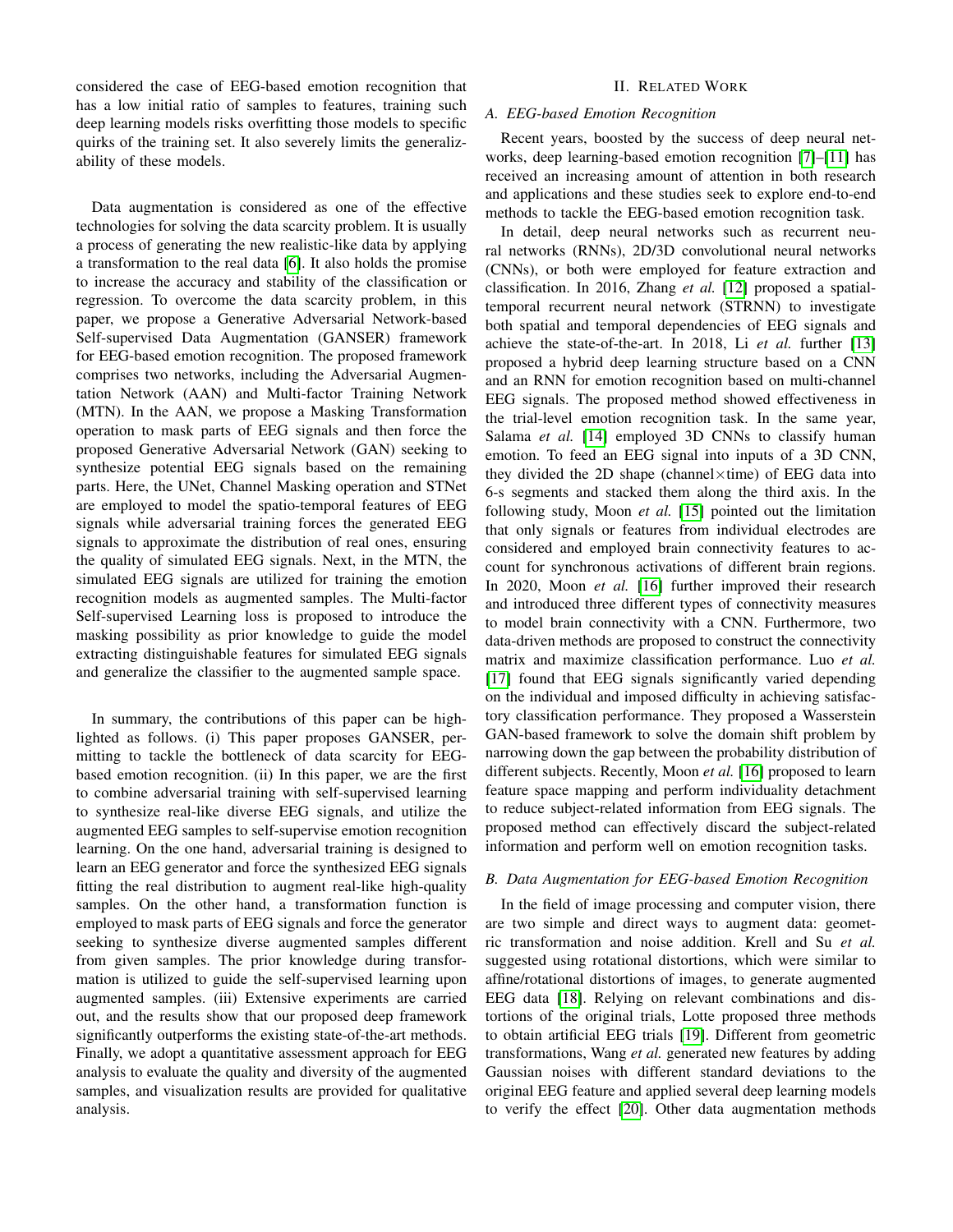

<span id="page-2-0"></span>Fig. 1. Generative Adversarial Network-based Self-supervised Emotion Recognition (GANSER).

include sliding window, sampling, the Fourier transform, and recombination of segmentation [\[5\]](#page-11-4). All of the abovementioned methods reported that the data scarcity problem had been alleviated, and the performance of the classifiers was improved [\[21\]](#page-12-8).

Recently, Generative Adversarial Networks (GANs) have revealed their potential in generating EEG signals that mimic real ones, utilized in the emotion recognition task [\[21\]](#page-12-8)–[\[23\]](#page-12-9) and a wide variety of applications [\[24\]](#page-12-10)–[\[28\]](#page-12-11). A conditional version of the Wasserstein Generative Adversarial Network (WGAN) was used to augment EEG data for emotion recognition in [\[22\]](#page-12-12). They tried different sizes for the augmented data, and they found that doubling the data led to the highest performance increment comparing to other sizes. An SVM classifier trained on the augmented dataset improved 2.97% for the SEED dataset from 83.99% to 86.96%. Luo *et al.* proposed to use a conditional Boundary Equilibrium GAN (cBEGAN) to generate artificial differential entropy features of original EEG data, eye movement data and their concatenations for multi-modal emotion recognition. The main advantage of it is that the proposed GAN has good stability and a very quick convergence speed [\[23\]](#page-12-9). Luo *et al.* proposed three methods for augmenting EEG training data to enhance the performance of emotion recognition models, including conditional Wasserstein GAN, selective variational autoencoder, and selective WGAN [\[21\]](#page-12-8). They trained SVM and deep neural networks on original and augmented training datasets. The experimental results showed that the augmented training datasets enhance the performance of EEG-based emotion recognition.

Though lots of efforts have been made, the research on data augmentation for emotion recognition is far from close. For example, while a human can easily decide whether an augmented dataset, e.g., of cats or other images, still resembles the original class, the same is not true of augmented signals. How to measure the quality and diversity of augmented samples and synthesize high-quality and diverse augmented samples deserves further exploration.

#### III. PROPOSED METHOD

#### *A. Overall Framework*

This paper designs a Generative Adversarial Network-based Self-supervised Emotion Recognition (GANSER) framework for EEG-based emotion recognition. Illustrated in Fig. [1,](#page-2-0) the proposed framework comprises two networks, the Adversarial Augmentation Network (AAN), and the Multi-factor Training Network (MTN). Taking real EEG samples as input, the AAN is first designed to synthesize high-quality and diverse augmented EEG samples. Then, the EEG-based emotion recognition classifier can be learned on the augmented EEG samples and finish the self-supervised learning under the guidance of the proposed MTN. In the remainder of this section, we will detail the network architecture of AAN and MTN proposed in this paper.

#### *B. Adversarial Augmentation Network*

In the AAN, the Masking Transformation operation is first proposed to cut out part of the data points of the given EEG randomly. Then, a GAN is required to synthesize EEG signals fitting the real data distribution based on the remained EEG signals. By restoring the missing data points of EEG signals, the proposed GAN would be able to recognize the feature distribution of source EEG signals and introduce new data points to generate new EEG signals.

To be specific, given a 32 channel EEG signal with onesecond length (sampled to 128 Hz) with the size of  $32 \times$ 128, we first follow the pre-processing of existing work [\[29\]](#page-12-13) to apply baseline removal, measuring the differences between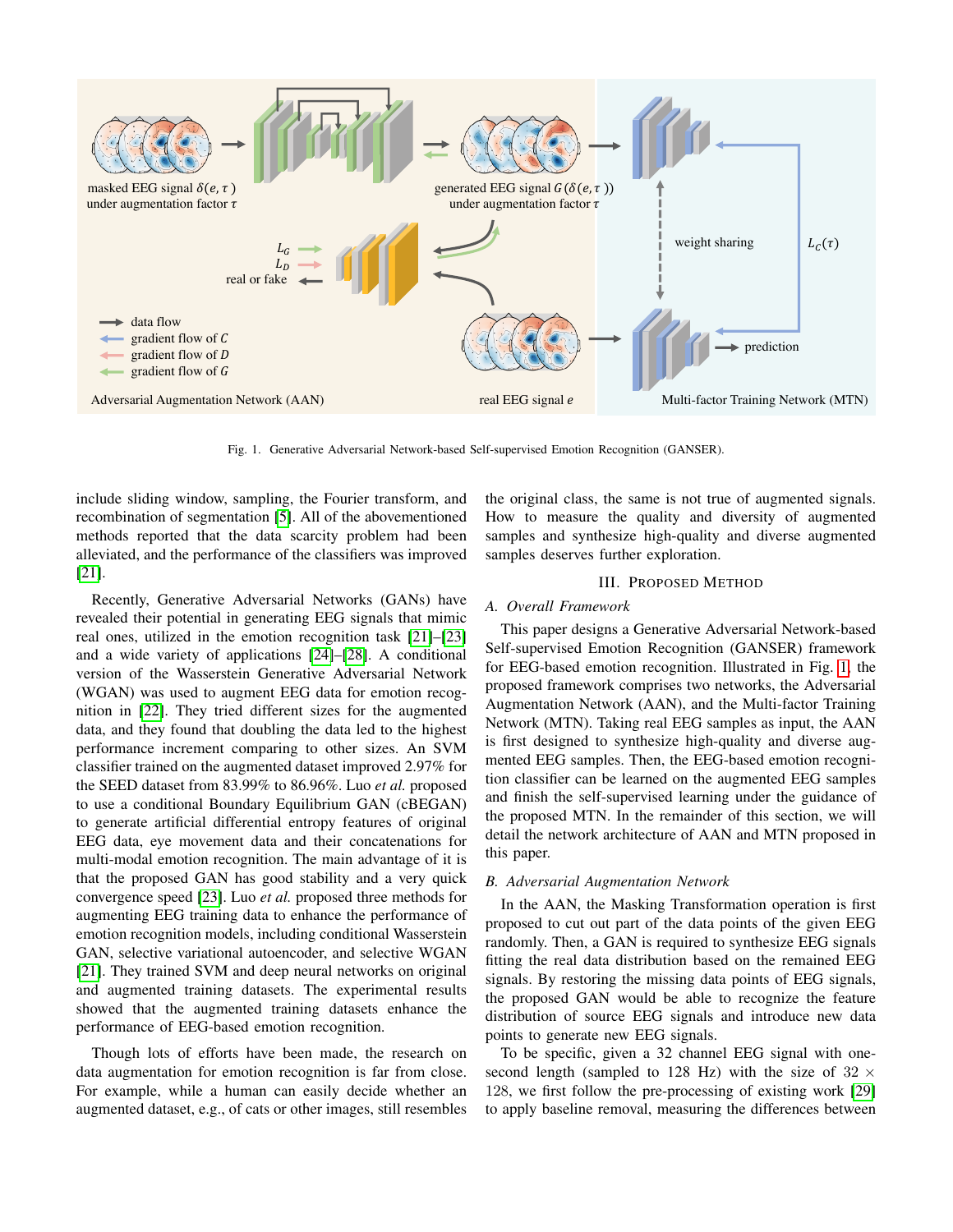baseline signals and the given signal. Then, the results of 32 channels are transformed into  $9 \times 9$  maps according to the electrodes' location based on the international 10-20 system [\[29\]](#page-12-13). As a result, the given EEG signal can be denoted by  $e \in \mathbb{R}^{128 \times 9 \times 9}$ .

Then, as we described before, we design the Masking Transformation operation to cut out partial signal values of the given  $e$  and force the following GAN to restore the missing parts fitting the remained information to involve potential reallike samples different from the input EEG signal. In detail, we first randomly sample a matrix  $r \in \mathbb{R}^{128 \times 9 \times 9}$  of the same size as e with uniform distribution  $U \sim [0, 1)$  and utilize r as the probability matrix representing probabilities of signal values being masked. Then, the parameter  $\tau$  is sampled from the uniform distribution  $U \sim [\tau_{min}, \tau_{max}]$  as the threshold to determine which data point should be masked. In this way, the obtained EEG signals  $\delta(e, \tau)$  transformed from e based on the threshold  $\tau$  can be defined by:

$$
\delta(e_{ijk}, \tau) = \begin{cases} e_{ijk} & , r_{ijk} > \tau \\ 0 & , r_{ijk} \le \tau \end{cases}
$$
 (1)

Here, a large  $\tau$  means random masking ignores more parts of the signal values of source EEG samples. In this case, the feature distribution of source EEG signals is hard to preserve due to the limited remained signal values. As a result, we can avoid learning an identity mapping and produce simulated EEG signals different from original signals, ensuring the diversity of augmented samples. Conversely, the generated EEG signal can be similar to the source EEG signal forced to fit the distribution of given signals. Thus, in this paper, we utilize  $\tau$  as an augmentation factor to represent the augmented sample's diversity and difference from the original sample.

Then, based on  $\delta(e, \tau)$ , we design a GAN to synthesize simulated EEG samples and ensure the generated EEG signals fit the feature distribution of real samples. Unlike the Masking Transformation operation, focusing on involving the diversity for synthesized EEG samples at the signal value level, the proposed GAN is responsible for learning the distribution of realistic EEG signals at the feature level. In this way, the generated augmented samples are further forced to preserve the natural features of real samples. Finally, realistic and diverse samples can lead to better classification performance for emotion recognition.

The designed GAN is composed of two networks, i.e., a generator  $G$  and a discriminator  $D$ , optimized to minimize a two-player min-max game. Here, the generator  $G$  is trained to generate the simulated EEG sample  $G(\delta(e, \tau))$  taking the EEG signal  $e$  as input. The discriminator  $D$  is required to distinguish whether the given EEG signals are simulated or real, while  $G$  learns to fool the discriminator and try to make simulated samples close to real ones. Due to the instability problems of the traditional training procedure of GANs, different from previous GANs proposed for emotion recognition, we utilize a modified version of Wasserstein GAN Gradient Penalty, i.e., WGAN-GP [\[30\]](#page-12-14), for combining adversarial supervision and the random masking augmentation



<span id="page-3-2"></span>Fig. 2. Network architectures of proposed generator  $G$ , discriminator  $D$ , and classifier C.

strategy. Then, the loss function of  $G$  can be formulated as Eq. [\(2\)](#page-3-0):

<span id="page-3-0"></span>
$$
L_G = -\mathbb{E}_{e \sim \mathbb{P}_e} \left[ D \left( G(\delta(e, \tau)) \right) \right] \tag{2}
$$

where  $\mathbb{P}_e$  denotes the distribution of the given real EEG signals and e represents an EEG signal sample from it. Meanwhile, the goal of  $D$  is to minimize the loss function illustrated in Eq. [\(3\)](#page-3-1):

<span id="page-3-1"></span>
$$
L_D = \mathbb{E}_{e \sim \mathbb{P}_e} \left[ D \left( G(\delta(e, \tau)) \right) \right] - \mathbb{E}_{e \sim \mathbb{P}_e} \left[ D(\delta(e, \tau)) \right] + \lambda_p \mathbb{E}_{\hat{e} \sim \mathbb{P}_{\hat{e}}} \left[ \left( \|\nabla D(\hat{e})\|_2 - 1 \right)^2 \right]
$$
 (3)

where  $\mathbb{P}_{\hat{e}}$  is defined sampling uniformly along straight lines between pairs of points sampled from the data distribution  $\mathbb{P}_e$ and the generator distribution among  $G(\delta(e, \tau))$ . The gradient of the discriminator D is denoted by  $\nabla D(\hat{e})$ , and  $\lambda_p$  is a hyperparameter presenting the weight of the penalty term. In this way, the Wasserstein distance is used to compare the distributions of the generated samples and real samples, where the Lipschitz-continuous map ensures the property of a uniformly continuous distribution. This design can limit the normal of the derivation from growing too large [\[30\]](#page-12-14). Utilizing Eq. [\(2\)](#page-3-0) and Eq. [\(3\)](#page-3-1),  $G$  and  $D$  are optimized in turn. By optimizing the adversarial loss,  $D$  is able to distinguish real distribution from simulated distribution, while  $G$  improves the ability to construct samples closer to real EEG signals.

Regarding the network architectures of G and D, unlike the existing work focusing on generating feature representation or single-channel EEG signals, this paper aims to tackle the data augmentation problem for general emotion recognition methods and synthesize high-resolution EEG samples.

For the generator  $G$ , we aim to synthesize missing signal values of given EEG signals to augment new EEG samples. In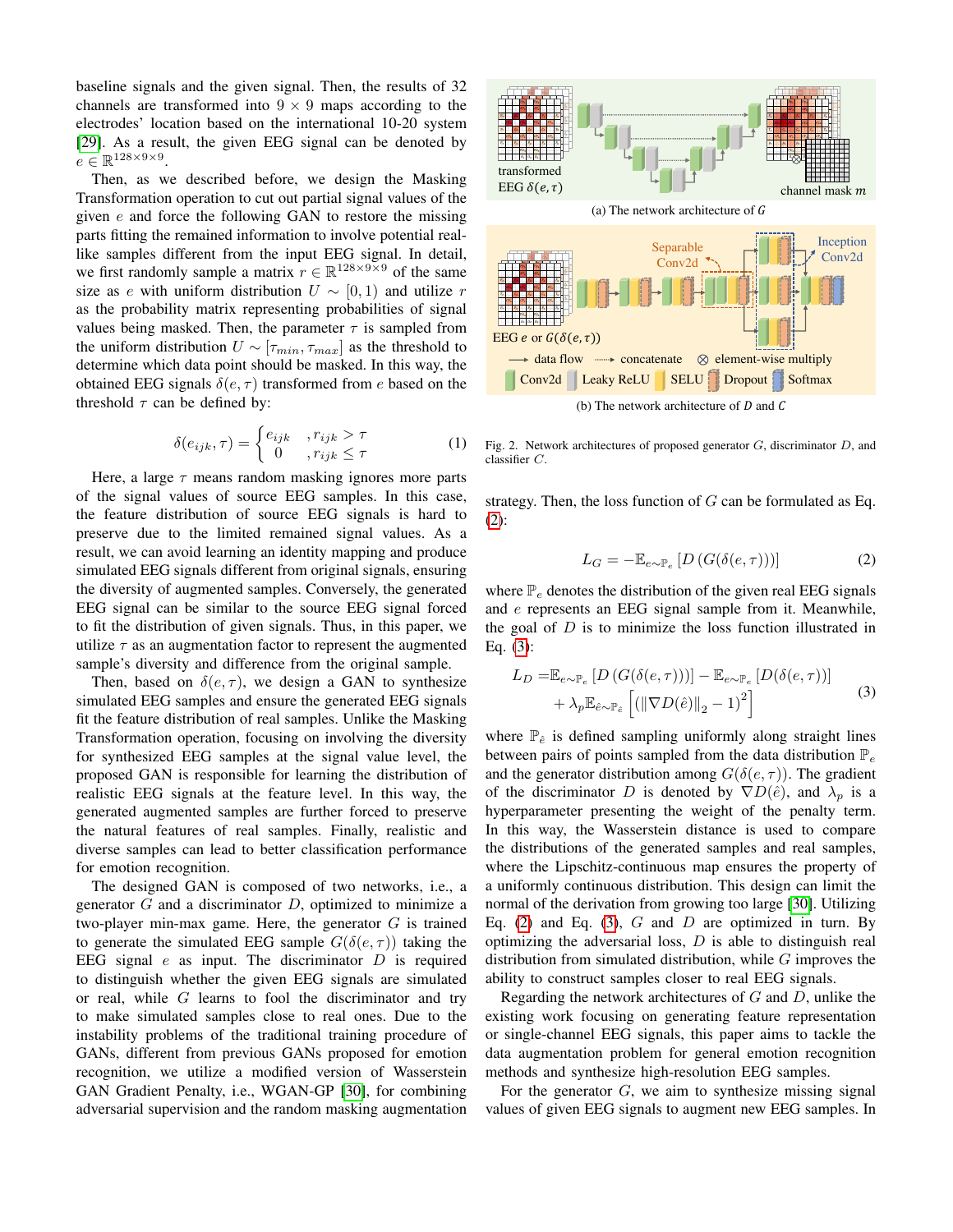this case, one of the natural ideas is to utilize an auto-encoder to reconstruct EEG signals directly in a down-sample and upsample fashion. However, EEG signals contain abundant details reflected by time-series variance. It is challenging for existing auto-encoder-based networks to generate low-distorted EEG signals, because down-sampling of auto-encoder applied to high-resolution time sequences can lead to details missing and the reconstructed signals could be smoothed. To tackle this bottleneck, in this paper, we integrate an adaption version of UNet on EEG signals as the proposed generator for EEG signal synchronizing.

As shown in Fig. [2\(](#page-3-2)a), the proposed UNet consists of an encoder, a decoder, and skip connections. The encoder takes the EEG representation as the input and utilizes four twodimensional convolutional layers followed by LeakyReLU as an activation function to down-sample the EEG signals and extract feature maps. Based on the deep stack of convolutional layers, spatio-temporal patterns of original EEG signals are captured from detail to abstract. Then, in the decoder, three de-convolutional layers are applied to up-sample feature maps to high spatio-temporal resolution by synthesizing the missing signal values to generate new EEG samples based on extracted features. Here, skip connections are designed between the convolutional and symmetric de-convolutional layers to fuse shallow feature maps to favor de-convolutional layers to supplement high-resolution details.

Further, this paper finds EEG signals are sparse on the spatial dimension due to limited numbers of electrodes placed on the cap, which brings challenges for UNet to synthesize real-like EEG signals. To be specific, given a 32 channel EEG signal, we transform 32 channels into  $9 \times 9$  maps according to the location of electrodes. In the locations where electrodes do not exist, signal values are unknown or unmeasured, and the signal values are represented as zeros. Forcing the UNet to fit unmeasured signal values in the locations where electrodes do not exist, signal values to 0.0, the generator is required to predict mutated low signal values into original spatially dense and continuous signals, which is at variance with objective reality and inevitably affects the modeling of measured signal values to fit the real distribution of original EEG signals. Thus, this paper first introduces the Channel Masking operation to improve the ability of UNet for synthesizing EEG signals. For the first step, we propose to build the channel mask  $m$ , a prior binary mask with the size of  $9 \times 9$ , and set the values where electrodes exist and signals are measured to one, while defining the other locations to zero. Then, we apply elementwise multiply between the designed prior mask and the output of UNet, i.e., the synthesized EEG signals, to artificially reset the signal values where electrodes do not exist to zero. In this way, the proposed generator only needs to focus on fitting the signal values where electrodes exist and neglecting the unreal mutation of EEG signal values caused by the nonexistent electrodes.

As the last part, illustrated in Fig. [2\(](#page-3-2)b), we design a novel network architecture, STNet, to analyze the complex spatiotemporal features of EEG signals, and utilize STNet as the discriminator. In detail, the designed STNet comprises three twodimensional convolutional layers, a separable convolutional layer and an Inception block. For the first step, input EEG signals are analyzed by two-dimensional convolutional layers to extract feature maps from signal values of each electrode and their spatio-temporal neighbors to summarize high-level features. Then, due to the fact that the recognition of specific emotions is only related to local patterns of spatial features or temporal features, we introduce a separable convolutional layer [\[31\]](#page-12-15) to decouple the modeling of spatio-temporal information. Here, the utilized separable convolutional layer containing a depth-wise convolutional layer and a point-wise convolution layer to capture spatial correlation and temporal correlations of extracted feature maps, respectively. Recognizing the pattern of emotions requires analyzing EEG signals at different spatial scales, and thus we further introduce an Inception block [\[32\]](#page-12-16) containing three types of filters of different sizes to extract multi-scale feature maps. By fusing these feature maps, the pattern of emotions related to multiple electrode signals and local electrode signals can both be adaptively captured. Finally, the classification results are produced. For more implementation details of network architectures, please refer to the supplemental material.

# *C. Multi-factor Training Network*

By optimizing the adversarial loss, the trained generator of AAN can produce augmented samples varying in signal details but fitting the feature distribution of real samples. For the next step, we train classifier  $C$  and fine-tune the trained classifier further utilizing the learned generator of AAN to generate augmented samples.

In this stage, how to utilize augmented samples for supervision is a crucial problem. It is known that high valence (arousal) and low valence (arousal) are far from being clearcut and distinguished by an artificial threshold. Thus, if the shift of augmented EEG varies in wide limits, the threshold between high valence (arousal) and low valence (arousal) can be exceeded, and the augmented EEG would change to a different category of the original EEG. To tackle this bottleneck, we explore to seek a self-supervised learning framework to supervise emotion recognition training based on augmented samples and uncertainty labels. It is important to acknowledge that in the field of computer vision, selfsupervised learning frameworks already allow for reasonable performance without the acquisition of large training sets and well-labeled training samples. For example, Dosovitskiy *et al.* [\[33\]](#page-12-17) proposed to learn a network to discriminate between a set of surrogate classes formed by applying various transformations to a randomly sampled "seed" image patch. Then, by learning to classify different transformed samples of seed images to the same surrogate categories, the proposed network can extract discriminative features favoring better classification performance.

Thus, inspired by the significant progress made by selfsupervised learning, this paper proposes the MTN for EEGbased emotion recognition. As described before, the aug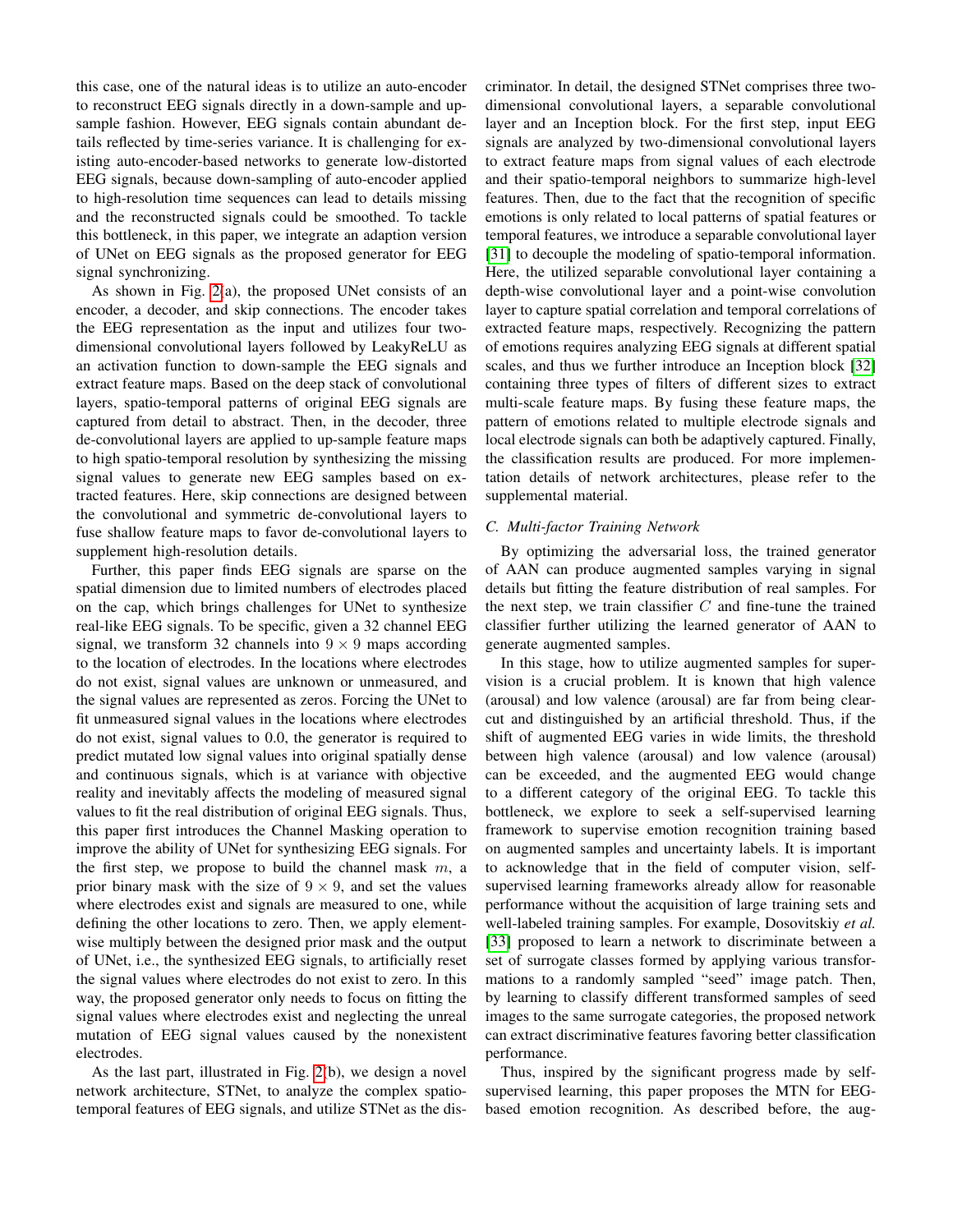mented samples are synchronized based on parts of original EEG signal values, and thus the augmented samples should preserve the feature distribution of original samples to some extent, although not the same. Based on these observations, different from existing work, which directly creates a set of surrogate classes, this paper designs a set of surrogate confidence, measured by augmentation factor  $\tau$ , learning to restrict the feature distribution difference between real samples and augmented samples under given surrogate confidence. To be specific, in the case where the augmentation factor  $\tau$  is large, limited signal values of augmented samples remain from the source EEG signal, and the generator  $G$  cannot capture and preserve the feature of the original EEG signal during synchronizing. Thus, the feature distribution of the augmented EEG signals should be constrained to fit the original EEG signals' feature distribution under low confidence. Conversely, if the augmentation factor  $\tau$  is small, most original EEG signal values are preserved during augmentation. We should force the feature distribution of augmented samples close to the original samples with high confidence. Finally, we propose Multifactor Self-supervised Learning loss to assign different weights for restricting the feature distribution difference between augmented EEG signals and real samples based on corresponding surrogate confidence. Combining the cross-entropy loss for supervising real samples' training as usual, and the total loss function can be formulated as:

<span id="page-5-0"></span>
$$
L_C(\tau) = -\frac{1}{n} \sum_{i=0}^n y_i \log(C(e_i)) + \frac{\lambda_a}{n} \sum_{i=0}^n (1 - \tau_i) ||C_x(G(\delta(e_i, \tau_i))) - C_x(e_i)||_2^2
$$
\n(4)

where we disregard the last fully connected layer of the classifier  $C$  and utilize the remaining part as a feature extractor  $C_x$  to process EEG signals and produce feature vectors. The ground-truth label of given EEG signal  $e_i$  is denoted by  $y_i$ , n is the number of samples in a mini-batch, and  $\lambda_a$  is the hyperparameter utilized to represent the importance of classifying augmented samples correctly.

In Eq. [\(4\)](#page-5-0), the cross-entropy between the ground truth labels and corresponding prediction results of the real EEG signals are formulated as  $-\frac{1}{n}\sum_{i=0}^{n} y_i \log(C(e_i))$ . Meanwhile, the feature distribution difference between the original EEG signals and the corresponding augmented signals is denoted by  $||C_x(G(\delta(e_i, \tau_i))) - C_x(e_i)||_2^2$ . Based on augmentation factor  $\tau_i$ , we compute the surrogate confidence  $(1 - \tau_i)$  to assign large weights to different augmented samples, to narrow the feature distribution difference when most of the original EEG signal values are preserved in the augmented sample.

It is worth noting that existing data augmentation methods mostly provide augmented samples in an offline fashion, generating a preset number of samples and saving them as training samples for the first step. Then, during optimization, augmented samples are loaded and fed into models with original samples. In this paper, inspired by self-supervised learning approaches, we attempt to explore an alternative strategy. On the one hand, the separated stages of augmentation and training are joined together as an end-to-end pipeline. Given a batch of samples, we first utilize the generator  $G$  in AAN to augment EEG signals and pair the real ones. Then, we utilize these samples to optimize the classifier  $C$  with Eq. [\(4\)](#page-5-0) in the current batch. Avoiding the cost of saving and reloading, the proposed method is more efficient. On the other hand, in this paper, augmented samples are regenerated between epochs in runtime. Benefit from the randomness of the Masking Transformation operation, augmented samples of the corresponding batch between epochs are different, but both sampled near the real distributions. In this way, instead of overfitting on a preset number of augmented samples, randomly synthesized EEG signals can approximate the distribution of EEG real signals without number limitation.

Finally, the proposed Multi-factor Self-supervised Learning loss can adaptively guide the feature extractor to extract distinguishable feature representation for simulated EEG signals and generalize the classifier to the augmented sample space.

# IV. IMPLEMENTATION DETAILS

In this section, we supplement the implementation details of our proposed framework, GANSER, including the network architectures of the designed generator G, discriminator D and classifier C, and the hyper-parameters utilized in the experiments.

#### *A. Network Architectures*

In the proposed GAN, the generator  $G$  is trained to generate the simulated EEG sample  $G(\delta(e, \tau))$  taking the EEG signal e as input. The network architecture is illustrated in Fig. [3.](#page-6-0) It consists of a contracting path (left side) and an expansive path (right side). The contracting path follows the typical architecture of an encoder convolutional neural network to extract to down-sample the EEG signals  $G(\delta(e, \tau))$  and extract feature maps. It consists of the repeated application of one  $3\times3$  convolutional layer, two  $5\times5$  convolutional layer, another  $3 \times 3$  convolutional layer, each followed by a leaky rectified linear unit (LeakyReLU). At each convolutional layer, we set the stride to one and halved the number of feature channels. Meanwhile, the expansive path follows a decoder convolutional neural network architecture with skip connections to up-sample feature maps to a high spatio-temporal resolution to generate new EEG samples based on extracted features. Every step in the expansive path consists of concatenation with the correspondingly feature map from the contracting path and one  $3 \times 3$  convolutional layer with the stride of one, doubling the number of feature channels. Each convolutional layer is followed by the LeakyReLU activation function. After the final convolutional layer, the Channel Masking operation is introduced to build the channel mask  $m$ , a prior binary mask with the size of  $9 \times 9$ , and set the values where electrodes exist and signals are measured to 1.0, while defining the other locations to 0.0. Then, we apply element-wise multiply between the designed prior mask and the output of UNet, i.e.,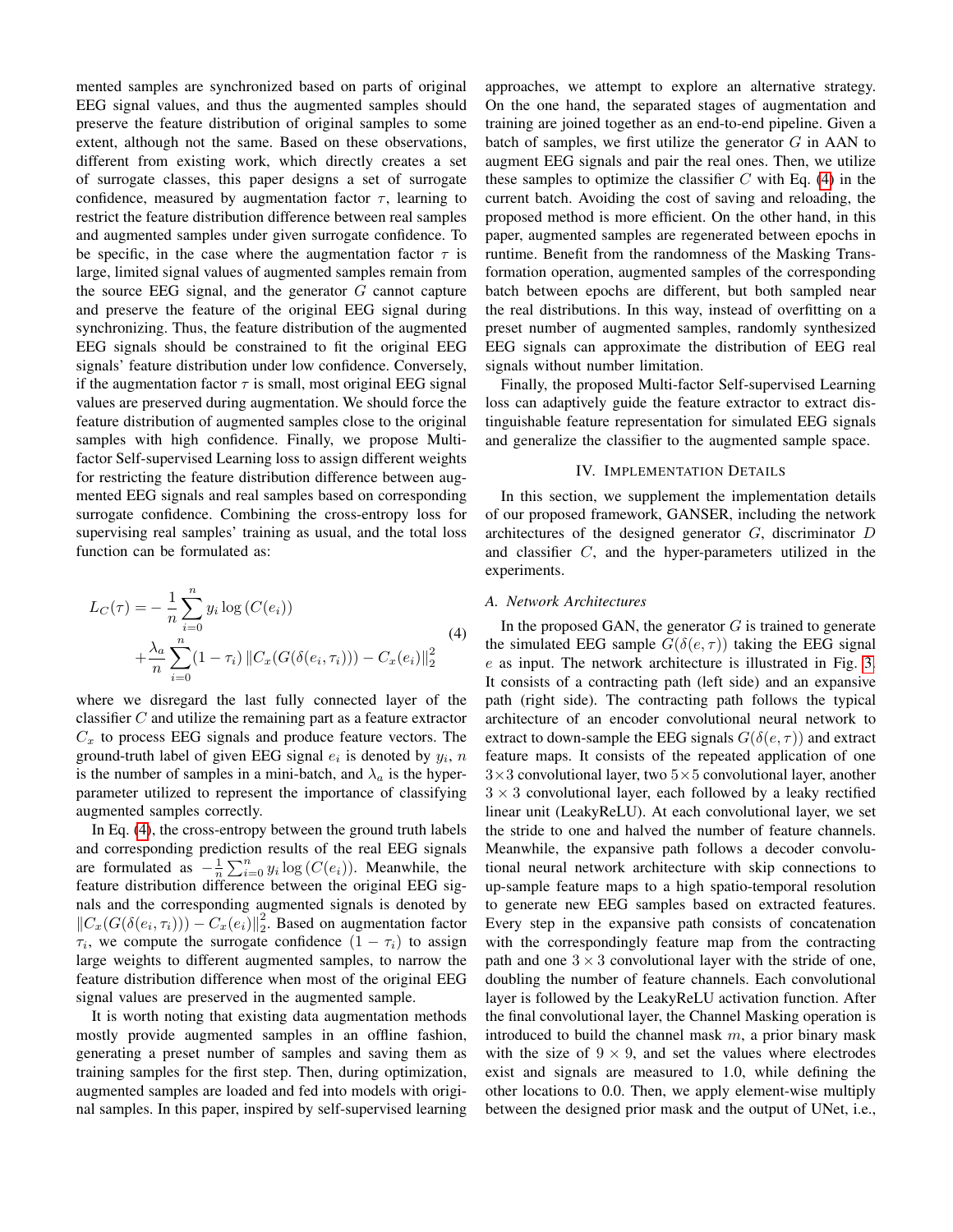

<span id="page-6-0"></span>Fig. 3. The network architecture of the generator  $G$  in the proposed GANSER framework.



<span id="page-6-1"></span>Fig. 4. The network architecture of the STNet utilized by the discriminator  $D$  and the classifier  $C$  in the proposed GANSER framework. Especially, the dashed box represents operations that exist in the classifier  $C$  but do not exist in the discriminator  $D$ .

the synthesized EEG signals, to artificially reset the signal values where electrodes do not exist to zero. The total G network has seven convolutional layers.

The discriminator  $D$  is required to distinguish whether the given EEG signals are simulated or real. As shown in Fig. [3,](#page-6-0) in this paper, we design a novel network architecture, STNet, to analyze the complex spatio-temporal features of EEG signals. As shown in Fig. [4,](#page-6-1) given a real EEG signal or generated EEG signal, the input EEG signal is provided as the input of three convolutional blocks to extract lowresolution features. The first convolutional block uses a  $3 \times 3$ convolutional layer, while the second and third convolutional block uses a  $5 \times 5$  convolutional layer. Each convolutional layer halves the number of input feature channels, and the stride of all convolutional layers is set to one. Following each convolutional layer, a scaled exponential linear unit (SELU) is utilized as an activation function. For the next step, we introduce a separable convolutional layer [\[31\]](#page-12-15) to decouple the modeling of spatio-temporal information. In detail, the separable convolutional layer factorizes a standard  $3 \times 3$ convolutional layer into a  $3 \times 3$  depth-wise convolution and a  $1 \times 1$  point-wise convolution and splits the computation into two steps: the depth-wise convolution applies a single convolutional filter per input channel, and the point-wise convolution is used to create a linear combination of the output of the depth-wise convolution. The stride of both depth-wise convolution and point-wise convolution is set to one, and the point-wise convolution is followed by SELU. Moreover, we find recognizing the pattern of emotions requires analyzing EEG signals at different spatial scales, thus introducing an Inception block inspired by [\[32\]](#page-12-16). In detail, this paper combines a  $1 \times 1$  convolutional layer, a  $3 \times 3$  convolutional layer, and a  $5 \times 5$  convolutional layer to utilize their output filter banks concatenated into single feature maps forming the input of the next stage. At each convolutional layer, we set the stride to one and halved the number of feature channels. Finally, the feature maps extracted by convolutional layers of each EEG signal are reshaped to a  $1 \times 2592(32 \times 9 \times 9)$  feature vector,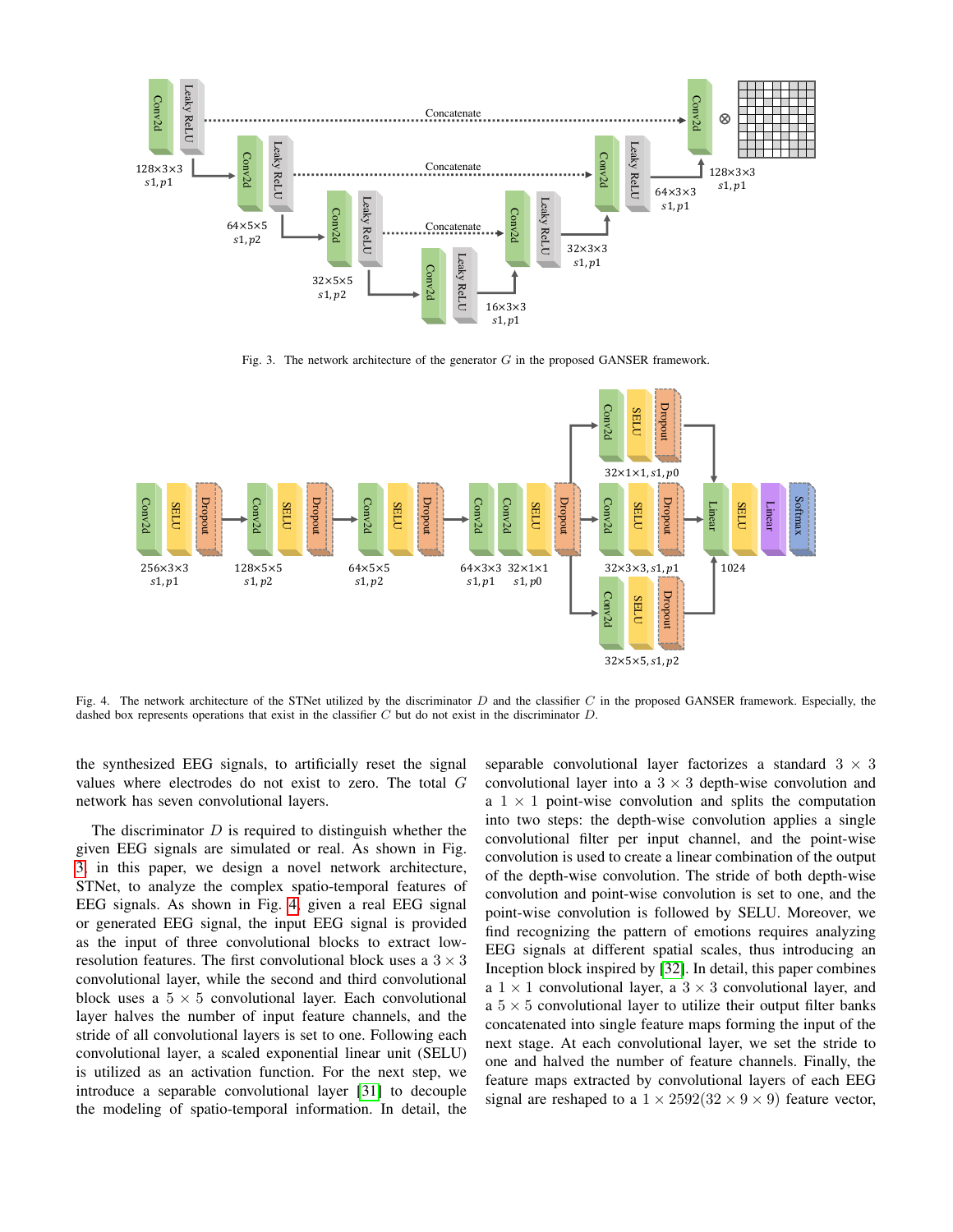TABLE I HYPER PARAMETERS UTILIZED IN THE PROPOSED GANSER FRAMEWORK.

| Stage      | Epoch | $lr_{\text{C}}$ | $l r_E$ | $l r \sim$ | $\mathcal{L}_{\mathcal{D}}$ | $\Lambda_a$ | m <sub>2</sub> n | $_{max}$        |
|------------|-------|-----------------|---------|------------|-----------------------------|-------------|------------------|-----------------|
| AAN        | 300   | 0.00001         | 0.00001 | -          | 1.V                         | -           | $_{\rm 0.0}$     | ∪.J             |
| <b>MTN</b> | 300   | -               | -       | 0.00001    | -                           | U.J         | ∪.J              | $\Omega$<br>U.> |

<span id="page-7-0"></span>and two linear layers are utilized to map the feature vector to a scalar. Here, the first linear layer has 1024 nodes and is followed by the SELU activation function, while the second linear layer has one node to predict the score of the given EEG signal being fake.

Because the designed STNet shows good effectiveness in EEG analysis, in this paper, the classifier  $C$  shares the design of STNet as the discriminator D, except for several modifications to fit the classification problem formulation of emotion recognition. In detail, as shown in Fig. [4,](#page-6-1) the dashed box represents operations that exist in the classifier C but do not exist in the discriminator  $D$ . In the classifier  $C$ , we employ dropout [\[34\]](#page-12-18) operation with  $p = 0.5$  after the activation function of convolutional layers to address the problem of over-fitting. Here,  $p$  denotes the probability of an element to be zeroed. The number of nodes in the last linear layer is set to two or four, corresponding to the categories of emotions. Moreover, an additional softmax function is set to follow the last linear layer as the activation function to produce the final outputs representing a categorical distribution.

## *B. Other Configuration*

In this paper, we use PyTorch [\[35\]](#page-12-19) to implement our networks based on eight NVIDIA Tesla V100 GPUs. For the networks  $G, D$  and  $C$ , this paper adopts the Adam optimizer [\[36\]](#page-12-20) to minimize the loss functions. Here, the coefficient  $\beta_1$ used for computing running averages of the gradient is set to 0.9, and the coefficient  $\beta_2$  used for computing running averages of the square is 0.99. Besides, the weight decay of the L2 penalty is set to 0.0005, and the batch size is 64. Table [I](#page-7-0) reports other hyper-parameters utilized in the proposed GANSER. Here,  $lr_G$  denotes the learning rate of the generator  $G, lr_D$  corresponds to the learning rate of the discriminator D, and  $lr_C$  represents the learning rate of the classifier D. In addition,  $\lambda_p$  is a hyper-parameter presenting the weight of the penalty term in Eq. [\(3\)](#page-3-1), and  $\lambda_a$  denotes the hyperparameter in Eq. [\(4\)](#page-5-0) utilized to represent the importance of classifying augmented samples correctly. The parameter  $\tau$  is sampled from the uniform distribution  $U \sim [\tau_{min}, \tau_{max}]$ . Moreover, in the proposed GANSER framework, the AAN is first trained to generate augmented EEG samples, and MTN is then introduced to train the classifier for the emotion recognition task. Thus, as shown in Table [I,](#page-7-0) we report all hyper-parameters utilized in these two stages.

# V. EXPERIMENTS

# *A. Dataset and Preprocessing on DEAP*

To evaluate the proposed method, we conduct experiments on the widely-used EEG-based emotion recognition dataset DEAP [\[37\]](#page-12-21) to demonstrate the performance gain of our proposed method. To be specific, the DEAP dataset recorded 32 channel EEG signals and 8-channel peripheral physiological signals of 32 subjects when watching 40 one-minute-long music videos. After watching each video, participants rate their arousal levels, valence, liking, and dominance from one to nine for each video. The EEG signals and rating values are utilized to construct the emotion recognition task.

For EEG signals of each trail, the two preprocessing steps pre-given by the DEAP dataset are first employed. Here, the recorded EEG signals are first down-sampled to a 128 Hz sampling rate. Then, obtained EEG signals are processed with a band-pass filter from 4Hz to 45Hz to remove physiological and power frequency noises [\[37\]](#page-12-21). In each trial of the preprocessed dataset, the contained EEG signals consist of a three-secondlong baseline signal recorded in relax state and a 60-secondlong experimental signal recorded under stimulation. Further, we use a non-overlapping sliding window to separate the trial data into one-second-long chunks and construct the separated EEG signals as data samples. Here, the sliding window size is set to 128 to separate one-second chunks under a sampling rate of 128 Hz. For the next step, to reduce the effect of basic emotional state, following existing work, we remove a mean baseline value from each epoch [\[38\]](#page-12-22). Finally, the total number of EEG samples from 40 trials is  $40 \times 60 = 2400$ .

In terms of the emotional rating value of each trail in the range of 1.0 to 9.0 in the arousal and valence domains, the median 5.0 was used as the threshold to divide the rating value into two categories. In the cases where the emotional rating value is rated more than 5.0, the corresponding EEG signals are labeled as high arousal or valence. On the contrary, for the ones less than or equal to 5.0, this paper labels the corresponding EEG signals as low arousal or valence. Finally, given EEG signals to predict corresponding labeled categories, the emotion recognition task is formulated as a binary classification problem.

# <span id="page-7-1"></span>*B. Overall Performance on DEAP*

In this section, to validate the performance of the proposed framework, we give the overall performance evaluated on the DEAP dataset and compare other state-of-the-art works and competitive GAN-based studies on the emotion recognition task.

In the experiments, data samples in the DEAP dataset are split into five folds at random and five-fold cross-validation is used to evaluate all models. To evaluate our proposed method, we first utilize 80% randomly shuffled data samples as training data to train the AAN for 300 epochs. In the following step, we fix the AAN parameters and then take the pre-trained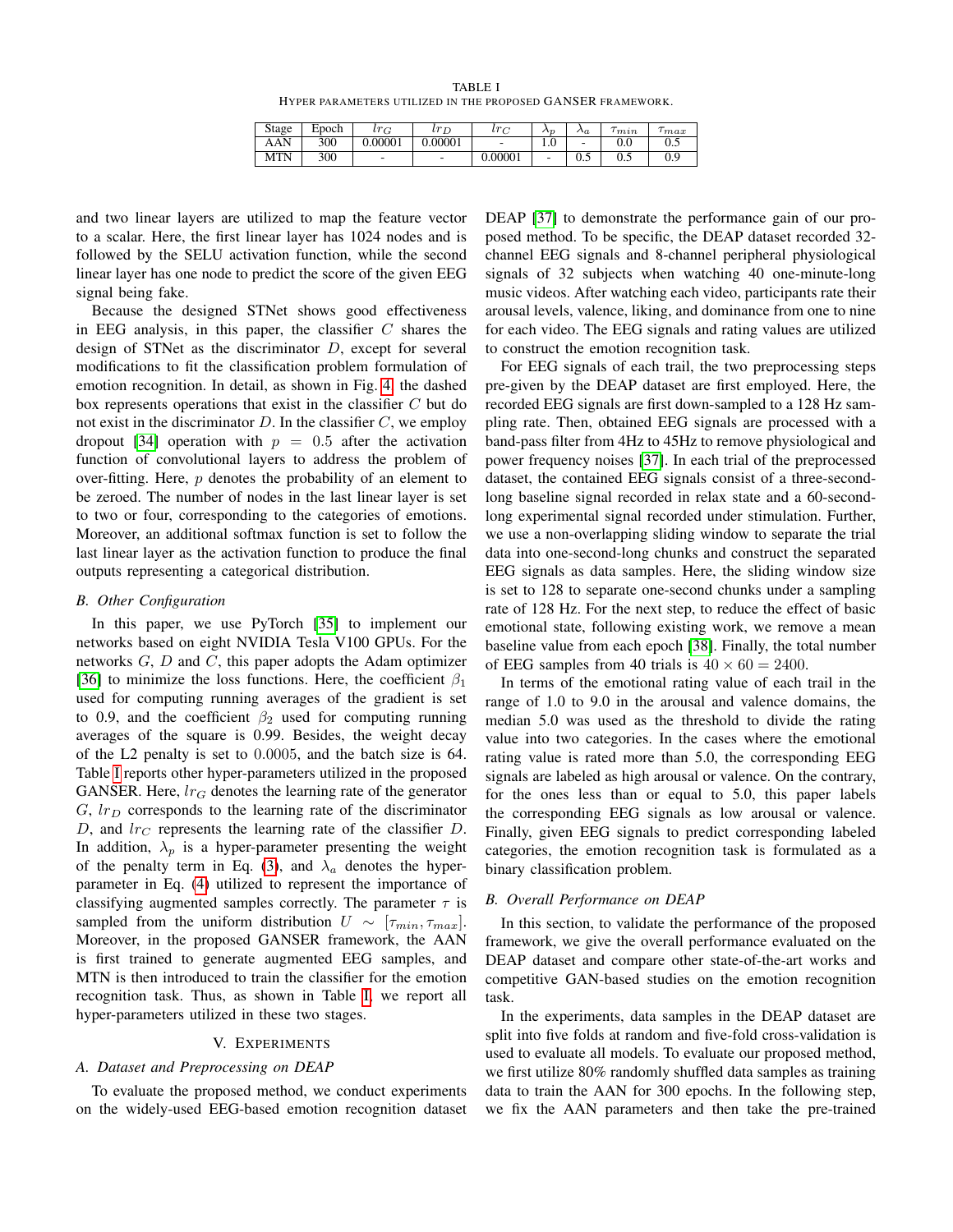#### <span id="page-8-0"></span>TABLE II AVERAGE ACC(%) OF GAN-BASED AND OTHER STATE-OF-THE-ART METHODS ON THE DEAP DATASET FOR VALENCE CLASSIFICATION, AROUSAL CLASSIFICATION AND FOUR CLASSIFICATION.

|             | Method              | Valence | Arousal | Four  |
|-------------|---------------------|---------|---------|-------|
|             | <b>CDCN [39]</b>    | 92.24   | 92.92   |       |
|             | MMResLSTM [40]      | 92.87   | 92.30   |       |
| <b>SOTA</b> | <b>PCRNN</b> [29]   | 90.8    | 91.03   |       |
|             | <b>CNNLSTM</b> [41] | 90.62   | 86.13   |       |
|             | MergedLSTM [42]     | 84.89   | 83.85   |       |
| GAN-based   | MCLFS-GAN [43]      |         |         | 81.32 |
|             | $sWGAN$ [21]        |         |         | 49.10 |
| Proposed    | <b>GANSER</b>       | 93.52   | 94.21   | 89.74 |

AAN to generate augmented samples. Then, the proposed classifier is learned on each fold for 300 epochs, and we supplement the augmented samples generated by AAN for fine-tuning of 300 epochs with the help of MTN. Finally, the fine-tuned models are utilized for evaluation. To assess the overall performance, the average classification accuracies over five folds are reported.

Illustrated in Table [II,](#page-8-0) we first compared our proposed GANSER with five state-of-the-art studies, i.e., CDCN [\[39\]](#page-12-23), MMResLSTM [\[40\]](#page-12-24), PCRNN [\[29\]](#page-12-13), CNNLSTM [\[41\]](#page-12-25), and MergedLSTM [\[42\]](#page-12-26), on the DEAP dataset, respect to the emotion dimensions including valence and arousal. These studies develop different network architectures and strategies for emotion recognition. For example, CNNLSTM [\[41\]](#page-12-25) combined convolutional neural networks and long short-term memory networks to extract distinguishable features, and MMResLSTM [\[40\]](#page-12-24) further utilized multi-modal information to improve the classification performance. From Table [II,](#page-8-0) we can find the proposed method outperform all state-of-the-art studies on both valence and arousal dimension. Although the designed classifier requires lightweight training parameters and only consists of convolutional layers, the proposed method shows great classification performance of over 93% for twodimensional classification tasks and considerably outperforms the second-best method by a margin of near 1.0%. The comparison results demonstrate the effectiveness of our proposed methods for EEG-based emotion recognition.

Further, to verify the capability of our proposed method in the field of data augmentation for emotion recognition, we further compare the GANSER with several GAN-based data augmentation frameworks. Especially, following the experimental setting of existing GAN-based methods [\[21\]](#page-12-8), [\[43\]](#page-12-27), we formulate the emotion recognition task as a four-category classification problem, which aims at distinguishing EEG signals of four categories: high valence and high arousal, high valence and low arousal, low valence and high arousal, and low valence and high arousal. In Table [II,](#page-8-0) it can be found that the proposed GANSER significantly outperforms existing GAN-based data augmentation frameworks with a large margin of over 8.0%. We can also find that even in the formulation of four-category classification, our proposed method can correctly classify nearly 90% EEG signals at

#### TABLE III

<span id="page-8-1"></span>ABLATION STUDY ON OUR MODULES: THE GENERATIVE ADVERSARIAL NETWORK (GAN), THE MASKING TRANSFORMATION (MT) OPERATION, AND THE MULTI-FACTOR SELF-SUPERVISED LEARNING (MSL) LOSS. THE AVERAGE ACCURACIES (%) OF DIFFERENT STRIPPED-DOWN VERSIONS OF OUR PROPOSED ARE REPORTED ON THE DEAP DATASET TO

CLASSIFY VALENCE AND AROUSAL OF EMOTIONS.

| Method |    |     | Metric  |         |  |
|--------|----|-----|---------|---------|--|
| GAN    | MТ | MSL | Valence | Arousal |  |
|        |    |     | 91.39   | 92.22   |  |
|        |    |     | 92.27   | 92.76   |  |
|        |    |     | 93.28   | 93.12   |  |
|        |    |     | 93.52   | 94.21   |  |

valence and arousal dimensions simultaneously due to the well-designed AAN and MTN.

#### *C. Ablation Study on DEAP*

In this section, we further conduct an ablation study to investigate the performance gain brought by each key component in our model, including the GAN, the Masking Transformation operation, and the Multi-factor Self-supervised Learning loss (MSL), and provide the performance of stripped-down versions by removing these components one by one.

When the Multi-factor Self-supervised Learning loss is ablated, the augmented samples are treated as an equivalent of given training samples to optimize the cross-entropy based on the label of original EEG signals. After removing the Masking Transformation operation, the proposed generator G takes EEG signal  $e$  as input directly instead of the masked EEG signal  $\delta(e, \tau)$ . While the GAN is further removed, no data augmentation operation is employed, and the classifier is finetuned based on given training samples. Finally, we follow the above experimental setting to train and evaluate stripped-down versions of our approach and report the average classification accuracies of different models in Table [III.](#page-8-1)

It has been shown that our proposed classifier is a strong and effective baseline even in the case where no data augmentation is utilized, and the classifier is fine-tuned based on the original training dataset. The proposed method can achieve the performance of 91.39% and 92.22% at valence and arousal dimensions, comparable to the latest arts designed based on complex network architectures or applying multimodal information. Meanwhile, the design of both GAN and Masking Transformation operation brings a performance gain of about 1.0% and obviously improves the classification accuracy of EEG signals. This phenomenon demonstrates that with the help of designed components, the framework synthesizes simulated EEG signals to favor learning the EEG signal patterns for emotion recognition. Finally, the additional Multi-factor Self-supervised Learning loss succeeds in enhancing the classification performance to over 93.5% by further considering the uncertainty of augmented samples' labels and providing further guidance for model training in a self-supervised learning fashion.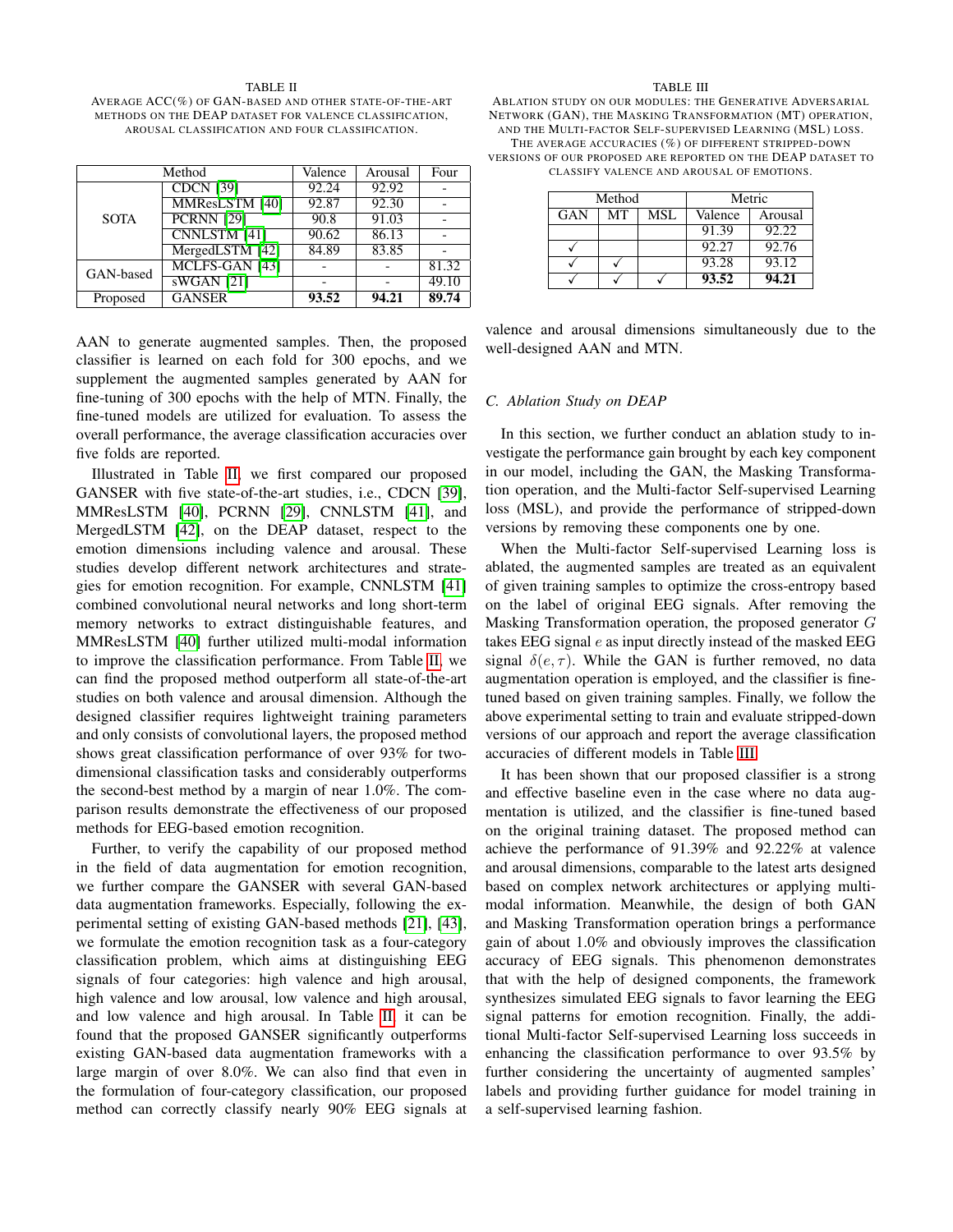#### TABLE IV

<span id="page-9-0"></span>FSTD SCORES OF DIFFERENT GENERATIVE MODELS ARE REPORTED. THE COMPARED METHODS INCLUDE THREE STRIPPED-DOWN VERSIONS OF OUR APPROACH TO EVALUATE THE PERFORMANCE GAIN OF THE UNET NETWORK ARCHITECTURE (UNET), THE CHANNEL MASKING (CM) OPERATION, AND THE STNET ARCHITECTURE (STNET).

| Method      |    | Valence      | Arousal | Mean   |        |
|-------------|----|--------------|---------|--------|--------|
| <b>UNet</b> | CМ | <b>STNet</b> |         |        |        |
|             |    |              | 96.78   | 80.81  | 88.80  |
|             |    |              | 103.62  | 72.26  | 87.94  |
|             |    |              | 278.76  | 286.63 | 282.70 |
|             |    |              | 49.61   | 36.61  | 43.11  |

# *D. Qualitative and Quantitative Experiments on DEAP*

While the overall framework is introduced to improve emotion recognition accuracy, the well-designed network architecture of GAN is especially crucial to synthesize real-like and diverse EEG signals. Thus, in this section, qualitative and quantitative experiments are carried out to assess the quality of the synthesized EEG samples and demonstrate the contribution of our designed GAN architectures for EEG signal stimulation.

In terms of qualitative experiments, it is known that judging the quality and diversity of samples generated by GAN-based methods is a challenging task due to the difficulty of measuring the distribution difference between real samples and generated samples. Following the existing work in the computer vision field, this paper adapts Fréchet Inception Distance (FID) for the EEG analysis and designs Fréchet STNet Distance (FSTD) to assess the quality of EEG signals generated by GANs.

In detail, we first train two proposed STNet on 80% training samples to distinguish different emotions at the assessed dimension, e.g., valence dimension. Then, we utilize the learned STNet as the feature extractor and provide EEG samples as input to extract the output of the penultimate fully connected layer. Finally, compute the sample means  $\mu$ ,  $\mu<sub>q</sub>$  and the sample covariance matrices  $\Sigma$ ,  $\Sigma_g$  of real samples and generated samples' the feature distributions, and the FSTD is then the Wasserstein distance between the two multivariate normal distributions  $N(\mu, \Sigma)$  and  $N(\mu_g, \Sigma_g)$ :

$$
\text{FSTD} = ||\mu - \mu_g||^2 + \text{Tr}\left(\Sigma - \Sigma_g - 2\sqrt{\Sigma\Sigma_g}\right) \quad (5)
$$

where a small FSTD value indicates a high similarity between the generated samples and real data distribution.

Illustrated in Table [IV,](#page-9-0) FSTD scores of different strippeddown GAN-based architectures of our approach are compared in terms of valence and arousal dimensions. The average FSTD scores are also provided to assess overall performance. Here, to explore the contribution of each design in the network architecture, we use the above experimental setting to train and evaluate different combinations of the UNet network architecture (UNet), the Channel Masking operation, and the STNet architecture (STNet). Each ablated combination removed one of the components. Especially when UNet is removed, we utilize an auto-encoder of the same parameter volume as an alternative following the existing work. After eliminating the Channel Masking operation, the output of UNet is directly utilized as generated EEG signals. While STNet is ablated, we replace the separable convolutional layer and the Inception block with convolutional layers to produce output feature maps of the corresponding size.

As shown in Table [IV,](#page-9-0) it can be found that if any one of the proposed components is removed, the average FSTD scores will rise. It means that every proposed module contributes to the quality and diversity of augmented samples, without which the feature distribution of the generated sample would be different from the real sample. Especially, we can also find STNet affects the FSTD score to the greatest extent, and in both valence and arousal dimensions. Because favored by the designed separable convolutional layer and the Inception block, STNet can model the complex spatio-temporal feature distribution of EEG signals and force the generated samples to fit the real feature distribution. Meanwhile, the lack of the Channel Masking operation also leads to a relatively sharp increase of FSTD scores at the valence dimension. This phenomenon is because the difference between channels in the EEG signal is crucial for valence recognition, and the Channel Masking operation can reduce the difficulty of synthesizing the difference between channels by giving prior information. Further, arousal analysis is highly related to the signal value scale. In these cases, UNet preserves the modeled scale information to the greatest extent and thus improves the quality of augmented samples.

To further enhance the revelation of the data augmentation performance of our proposed framework, in this section, we carry out a visualization experiment on the DEAP dataset. To be specific, the experimental setting in this section is consistent with that in Section [V-B.](#page-7-1) After training is completed, the learned AAN is utilized to synthesize EEG signals based on given data samples. The original EEG signals and the generated simulated EEG signals are provided in Fig. [5.](#page-10-0)

In detail, EEG signals of different categories are sampled for visualization, including high valence and low arousal (first column) and low valence and high arousal (second column), respectively. For each case, the original real EEG signals are presented in the first row, the second row depicts synthesized EEG signals by our proposed method, and the third row shows the generated EEG signals by an ablated version of our approach replacing the UNet network architecture with autoencoder. Since the raw data of EEG signals is not conducive to visually representing the EEG signals' characteristics, the topographic maps of EEG signals sampled at 0.0s, 0.25s, 0.5s, and 0.75s are provided where red denotes high energy values, and blue represents low energy values. As shown in Fig. [5,](#page-10-0) it can be found that the activated areas shown by real EEG signals and corresponding simulated EEG signals symmetric by our proposed method are almost consistent at spatial and temporal dimensions, demonstrating the generated data have similar spatio-temporal data distributions as the real data. Meanwhile, we can also observe a slight shift in the activation area and the change in the activation degree in the augmented EEG samples, indicating that our methods could synthesize diverse simulated samples and avoid identity mapping. On the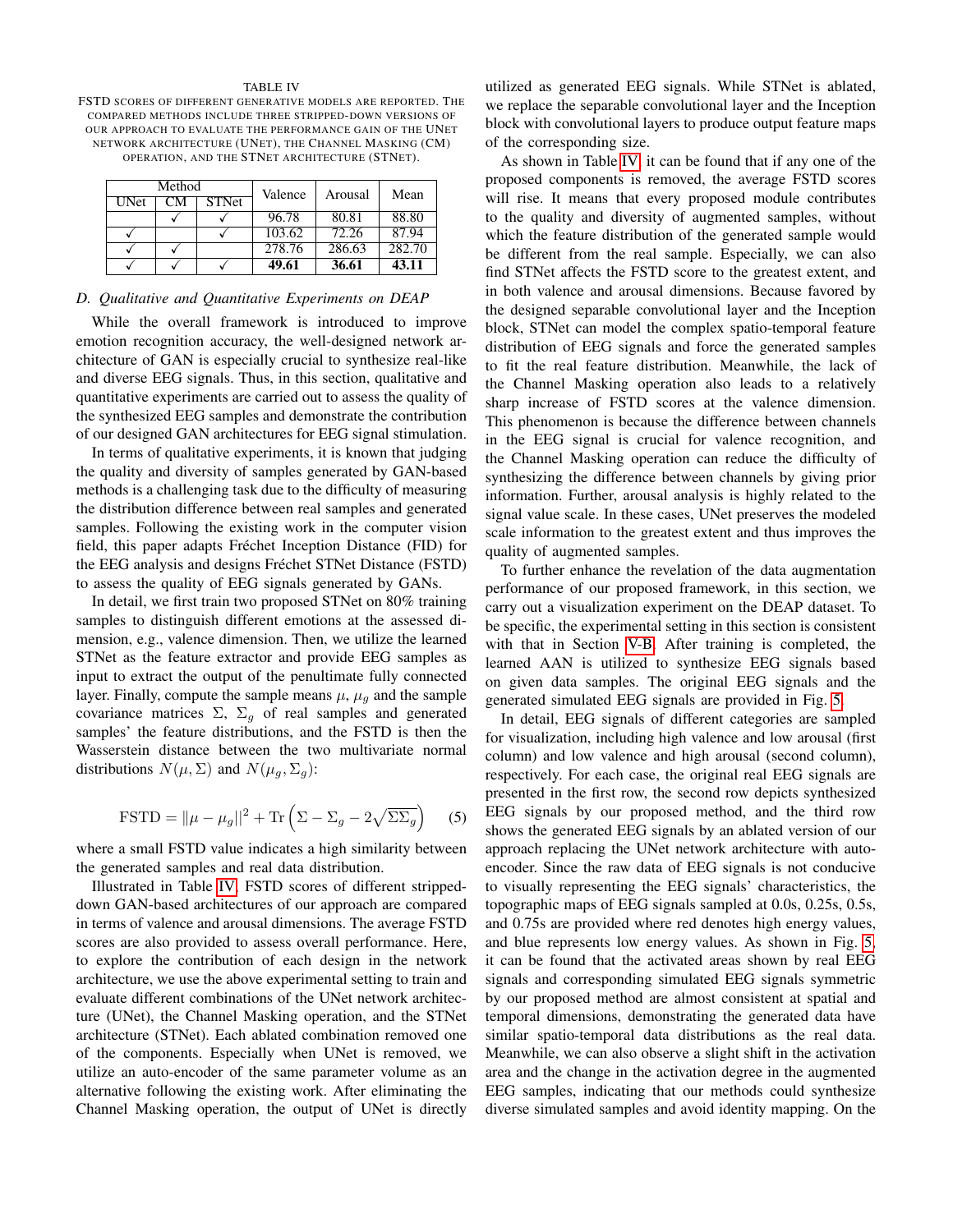

a) Low Valence and High Arousal b) High Valence and Low Arousal

<span id="page-10-0"></span>Fig. 5. A few qualitative results are showing the real EEG signals (the first line), augmented EEG signals (the second line) synthesized by the proposed method, and augmented EEG signals (the third line) produced by the proposed method w/o UNet.

contrary, we found that the EEG signal samples generated by the ablated model preserve limited spatio-temporal features of original EEG signals. It is also difficult to distinguish between different categories of samples, indicating that the GAN may suffer from mode collapse without a specially designed network.

# *E. Dataset and Preprocessing on DREAMER*

The DREAMER dataset contains EEG data of 23 subjects, which are collected via 14 EEG electrodes from the subjects when they are watching 18 film clips. Each film clip lasts 65 seconds long to 393 seconds long. The average length of film clips is 199 seconds. The data collection begins with a neutral film clip watching to help the subjects return to the neutral emotional state in each new trial of data collection and serve as the baseline signals. As the pre-given preprocessing steps, all the EEG signals are recorded at a sampling rate of 128 Hz and filtered by band-pass Hamming with linear phase FIR filters. The artifact subspace reconstruction (ASR) method is used for artifact removal. After watching a film clip, subjects rate their levels of arousal and valence from 1.0 to 5.0. Finally, there are experimental signals, baseline signals, and labels in the DREAMER dataset.

For EEG signals of each trail, we use a non-overlapping sliding window to separate the trail data into one-secondlong chunks and construct the separated EEG signals as data samples. Here, the sliding window size is set to 128 to separate one-second chunks under a sampling rate of 128 Hz. For the next step, to reduce the effect of basic emotional state, following existing work, we removed a mean baseline value from each epoch [\[38\]](#page-12-22). The length of each experimental signal in the DREAMER dataset is different because each film clip lasts from 65 seconds long to 393 seconds long. As a result, we get a different number of EEG samples for each experimental signal of the DREAMER dataset.

In terms of the emotional rating value of each trial, the median 3.0 is used as the threshold to divide the trials according to the levels of Valence and Arousal. That is, the label is low when the rating is less than or equal to 3.0, and the label is high when the rating is greater than 3.0. In this way, the recognition task is actually a binary classification problem for each emotion dimension.

#### *F. Overall Performance on DREAMER*

In this section, without changing the network architecture and other configurations, we directly implement our proposed method on the DREAMER dataset and report the performance of our proposed method as a baseline. Notably, the contained EEG data in the DREAMER dataset are collected via 14 EEG electrodes, the EEG signals of 14 channels instead of 32 in the DEAP dataset are transformed into  $9 \times 9$  maps according to the electrodes' location based on the international 10-20 system. Thus, the representation of EEG signals in the DREAMER dataset is more sparse. Then, experiments are carried out to compare our proposed method with several state-of-the-art works.

In this experiment, following the experimental setting of existing works, data samples in the DREAMER dataset are split into ten folds at random, and ten-fold cross-validation is used to evaluate all models. Notably, such an experimental setting is different from the configuration of existing studies reported on the DEAP dataset, where five-fold cross-validation is generally used. To evaluate our proposed method, we first utilize 80% randomly shuffled data samples as training data to train the AAN for 300 epochs. In the following step, we fix the AAN parameters and then take the pre-trained AAN to generate augmented samples. Then, the proposed classifier is learned on training folds for 300 epochs, and we supplement the augmented samples generated by AAN for fine-tuning of 300 epochs with the help of MTN. Finally, the finetuned models are utilized for evaluation on the corresponding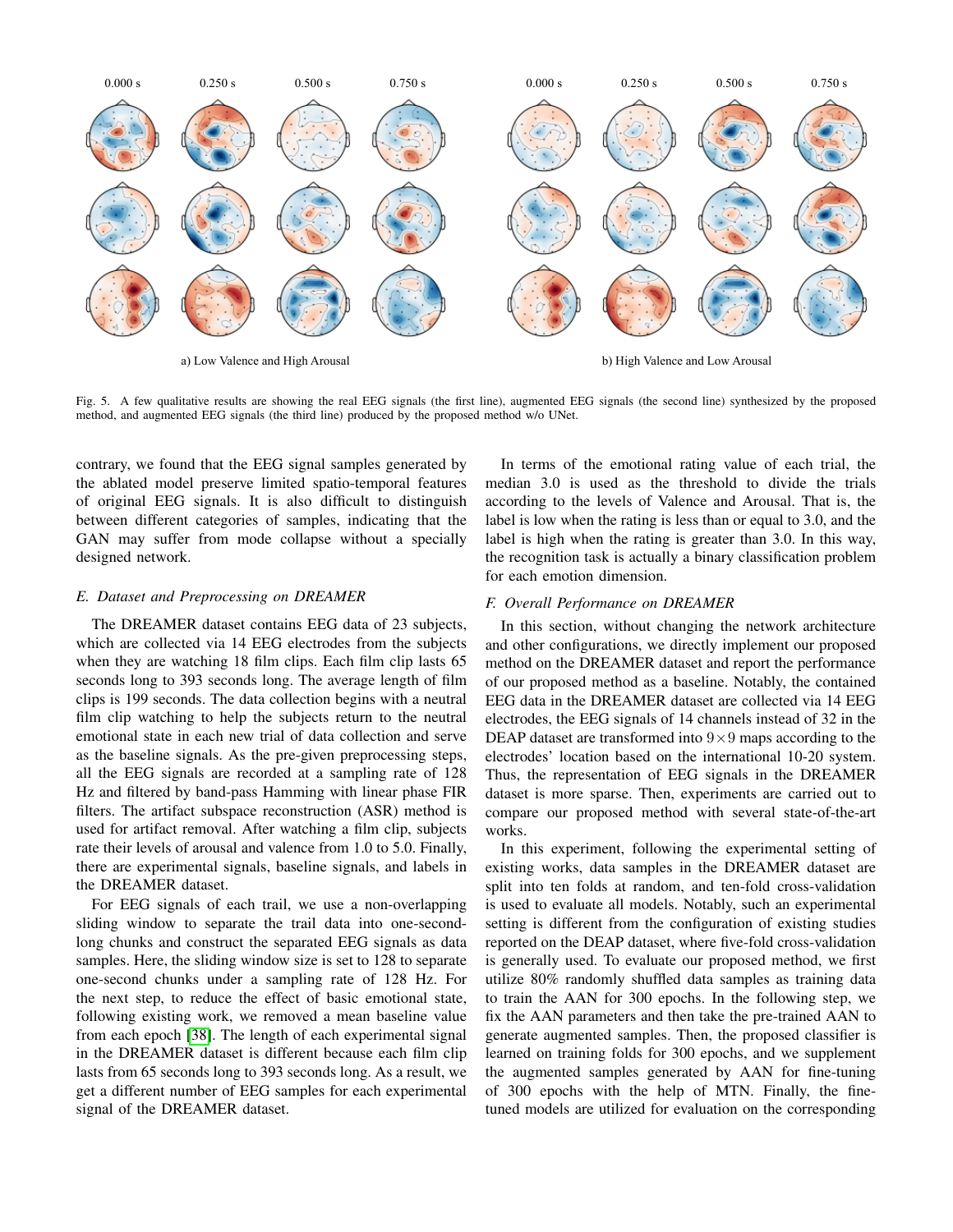<span id="page-11-9"></span>TABLE V ACC(%) OF GAN-BASED AND OTHER STATE-OF-THE-ART METHODS ON THE DREAMER DATASET FOR VALENCE CLASSIFICATION, AROUSAL CLASSIFICATION AND FOUR CLASSIFICATION.

|             | Method            | Valence | Arousal |
|-------------|-------------------|---------|---------|
|             | <b>STRNN</b> [12] | 70.80   | 80.30   |
| <b>SOTA</b> | <b>PCRNN</b> [29] | 79.93   | 81.48   |
|             | DT [44]           | 75.53   | 75.74   |
|             | $MLP$ [44]        | 83.64   | 83.71   |
|             | ContCNN [44]      | 84.54   | 84.84   |
| Proposed    | <b>GANSER</b>     | 85.28   | 84.16   |

test folds. To assess the overall performance, the average classification accuracies over ten test folds are reported.

Illustrated in Table [V,](#page-11-9) we first compared our proposed GANSER with five state-of-the-art studies, including the spatial-temporal recurrent neural network (STRNN) [\[12\]](#page-11-8), the parallel convolutional recurrent neural network (PCRNN) [\[29\]](#page-12-13), the decision tree (DT) [\[44\]](#page-12-28), the multi-layer perceptron (MLP) [\[44\]](#page-12-28), and the continuous CNN (ContCNN) [\[44\]](#page-12-28), on the DREAMER dataset, respect to the emotion dimensions including valence and arousal. These studies develop different network architectures and strategies for emotion recognition. For example, Zhang *et al.* [\[12\]](#page-11-8) proposed a spatial-temporal recurrent neural network (STRNN) to investigate both spatial and temporal dependencies of EEG signals and achieve the stateof-the-art. In the experiment, the STRNN [\[12\]](#page-11-8) is implemented on the DREAMER dataset to see how much the designed RNN architecture can improve the discriminant ability. Further, the parallel convolutional recurrent neural network (PCRNN) reported by [\[29\]](#page-12-13) is compared, which introduces baseline signals into pre-processing and proposes a hybrid neural network combining CNN and RNN to learn the compositional spatialtemporal feature of EEG signals. In [\[44\]](#page-12-28), the authors proposed a 3D representation of the EEG segment to combine features of signals from different frequency bands while preserving spatial information among channels. Then, the performance of the Decision Tree (DT) and the Multi-Layer Perceptron (MLP) is reported to demonstrate the discriminant ability of the proposed EEG representation. Further, the authors [\[44\]](#page-12-28) introduced the continuous CNN (ContCNN) to utilize the combination of features of multiple bands to complement each other and achieves comparable results. In this paper, the reported performance of DT, MLP, and ContCNN are all considered for the comparison experiment. From Table [V,](#page-11-9) we can find the proposed method outperforms most state-ofthe-art studies on both valence and arousal dimensions. Especially, although the designed classifier requires lightweight training parameters and only consists of convolutional layers, the proposed method shows great classification performance of about 85% for two-dimensional classification tasks and considerably outperforms all the state-of-the-art methods at valence dimension.

#### VI. CONCLUSION AND FUTURE WORK

In this paper, we propose a novel Generative Adversarial Network-based Self-supervised Data Augmentation

(GANSER) framework, consisting of Adversarial Augmentation Network (AAN) and Multi-factor Training Network (MTN). In the proposed framework, we are first to combine adversarial training with self-supervised learning to tackle the EEG-based emotion recognition task. The design of AAN employs the Masking Transformation operation to mask parts of EEG signals and then force a well-designed GAN to generate high-quality and high-diversity simulated EEG samples. Here, simple but effective network architectures, e.g., the UNet with Channel Masking operation and STNet, are employed to capture the complex spatio-temporal features of EEG signals. Further, to effectively utilize simulated EEG signals, we introduce MTN, where the Multi-factor Self-supervised Learning loss is proposed to utilize the masking possibility of the Masking Transformation operation as prior knowledge and guide the feature extraction process of simulated EEG signals for generalizing the classifier to the augmented sample space.

By applying the designed framework on the benchmark datasets for emotion recognition, DEAP, and DREAMER, the experimental results show that the designed model can exploit the natural feature of real EEG signals to synthesize highquality and diverse simulated EEG signals and finally improve the classification performance. In the future, we will seek to explore a semantic data augmentation framework in which the influence of the environment noise, artifacts, and the feature at valence or arousal dimensions of simulated EEG signals can be further controlled and modified.

#### **REFERENCES**

- <span id="page-11-0"></span>[1] E. Cambria, D. Das, S. Bandyopadhyay, and A. Feraco, "Affective computing and sentiment analysis," in *A Practical Guide to Sentiment Analysis*, 2017, pp. 1–10.
- <span id="page-11-1"></span>[2] M. Minsky, *The emotion machine: Commonsense thinking, artificial intelligence, and the future of the human mind*, 2007.
- <span id="page-11-2"></span>[3] P. Zhong, D. Wang, and C. Miao, "EEG-based emotion recognition using regularized graph neural networks," *Trans. Affective Computing*, 2020.
- <span id="page-11-3"></span>[4] Y. Roy, H. Banville, I. Albuquerque, A. Gramfort, T. H. Falk, and J. Faubert, "Deep learning-based electroencephalography analysis: a systematic review," *Journal of Neural Engineering*, vol. 16, no. 5, p. 051001, 2019.
- <span id="page-11-4"></span>[5] E. Lashgari, D. Liang, and U. Maoz, "Data augmentation for deeplearning-based electroencephalography," *Journal of Neuroscience Methods*, p. 108885, 2020.
- <span id="page-11-5"></span>[6] A. Fawzi, H. Samulowitz, D. Turaga, and P. Frossard, "Adaptive data augmentation for image classification," in *ICIP*, 2016, pp. 3688–3692.
- <span id="page-11-6"></span>[7] T. Song, W. Zheng, P. Song, and Z. Cui, "EEG emotion recognition using dynamical graph convolutional neural networks," *Trans. Affective Computing*, vol. 11, no. 3, pp. 532–541, 2020.
- [8] X. Du, C. Ma, G. Zhang, J. Li, Y.-K. Lai, G. Zhao, X. Deng, Y.-J. Liu, and H. Wang, "An efficient LSTM network for emotion recognition from multichannel EEG signals," *Trans. Affective Computing*, pp. 1–1, 2020.
- [9] W. Tao, C. Li, R. Song, J. Cheng, Y. Liu, F. Wan, and X. Chen, "EEGbased emotion recognition via channel-wise attention and self attention," *Trans. Affective Computing*, pp. 1–1, 2020.
- [10] H. Becker, J. Fleureau, P. Guillotel, F. Wendling, I. Merlet, and L. Albera, "Emotion recognition based on high-resolution EEG recordings and reconstructed brain sources," *Trans. Affective Computing*, vol. 11, no. 2, pp. 244–257, 2020.
- <span id="page-11-7"></span>[11] G. Zhang, M. Yu, Y.-J. Liu, G. Zhao, D. Zhang, and W. Zheng, "SparseDGCNN: Recognizing emotion from multichannel EEG signals," *Trans. Affective Computing*, pp. 1–1, 2021.
- <span id="page-11-8"></span>[12] T. Zhang, W. Zheng, Z. Cui, Y. Zong, and Y. Li, "Spatial–temporal recurrent neural network for emotion recognition," *Trans. Cybernetics*, vol. 49, no. 3, pp. 839–847, 2018.